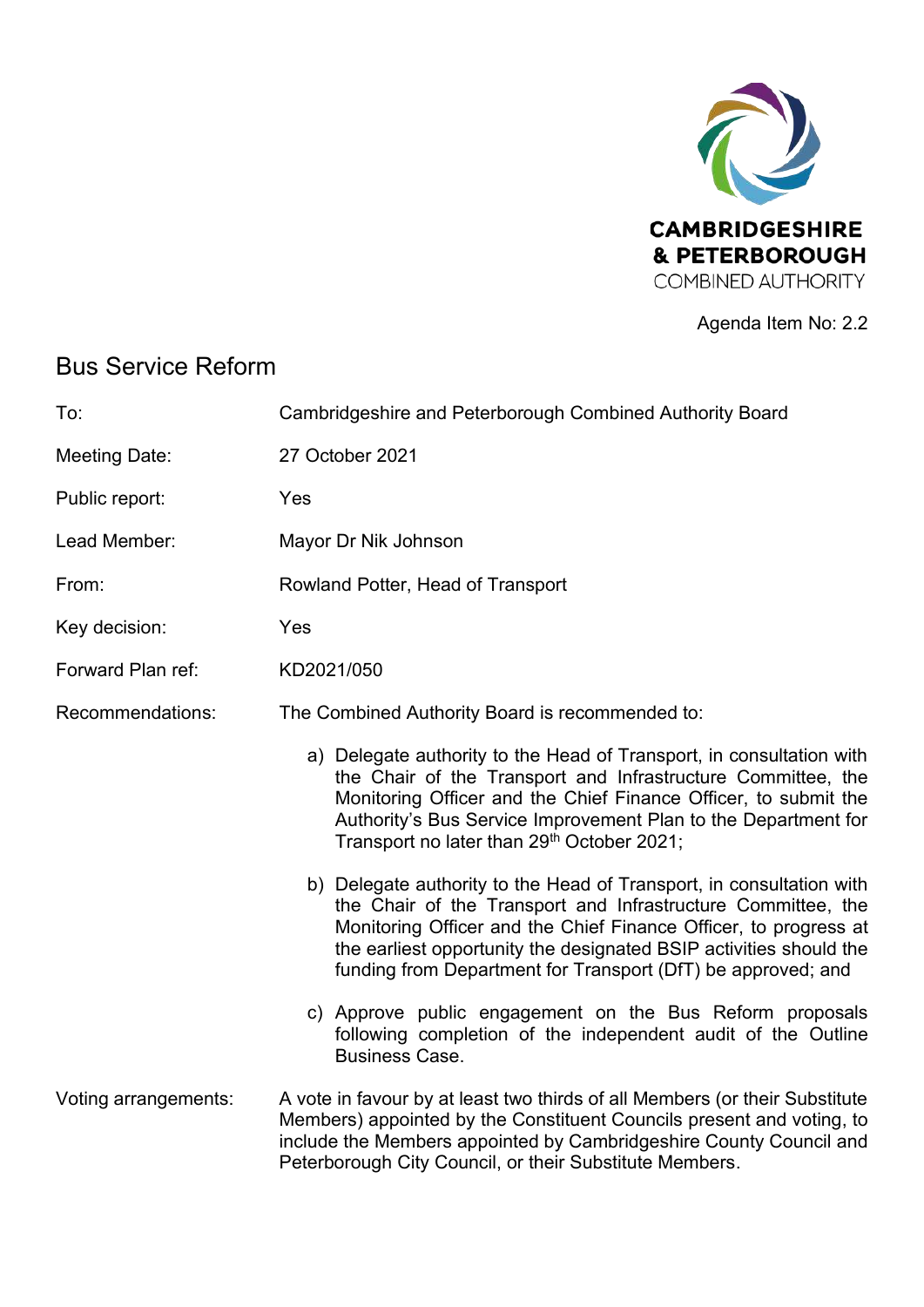Any vote in favour must include the vote of the Mayor, or the Deputy Mayor acting in place of the Mayor, to be carried.

## 1. Bus Service Improvement Plan (BSIP)

- 1.1 In Spring 2021 the Government announced a National Bus Strategy which involved a major change in the way the bus industry operates. The Department for Transport (DfT) has allocated three billion pounds nationally over three years to substantially improve public transport and significantly grow the number of passengers compared to the period before **Covid**
- 1.2 Local Authorities have been invited to create ambitious but deliverable BSIPs. To qualify for access to this pot of money.
- 1.3 The Combined Authority (CPCA) is required to submit a BSIP to DfT by the 29 October 2021 to qualify for any consideration of funding support.
- 1.4 This BSIP is a mechanism intended to guarantee better joined up public travel by requiring all of the bus operators and the Local Transport Authority (LTA – in this case CPCA) to work together to submit a joint bid for funding. The DfT is clear in asking LTAs for ambitious plans, which can make a significant difference for the travelling public.
- 1.5 The key part of the BSIP is a set of spreadsheets devised by DfT, which look at the costs and outcomes of the proposals submitted by the LTA and look at the benefits and costs associated with the proposals. That is backed by a detailed report. BSIPs will be requested each year to measure the effectiveness of the measures.
- 1.6 Our starting point is our CPCA Vision For Bus, developed before lockdown, which states that everyone should have the opportunity to travel; their chances in life should not be constrained by the lack of travel facilities open to them.
- 1.7 We have also rooted our proposals in the large-scale tracking survey data compiled by Transport Focus which indicates that the top items that matter to passengers are:
	- punctuality;
	- frequency;
	- polite driver;
	- clean bus:
	- personal safety.

Other sources of data have been used as well, including East Cambridgeshire District Council's (ECDC) 2020 report on bus needs in East Cambridgeshire, and the Greater Cambridge Partnership's City Access Strategy.

- 1.8 The BSIP we have developed is a balanced and pragmatic report which recognises the importance of delivering significant improvements and creating a position from still more strategic planning around buses as a core component of an integrated and inclusive transport plan.
- 1.9 In our BSIP we propose additional buses to the existing network to improve the frequencies of city services and our important inter urban routes;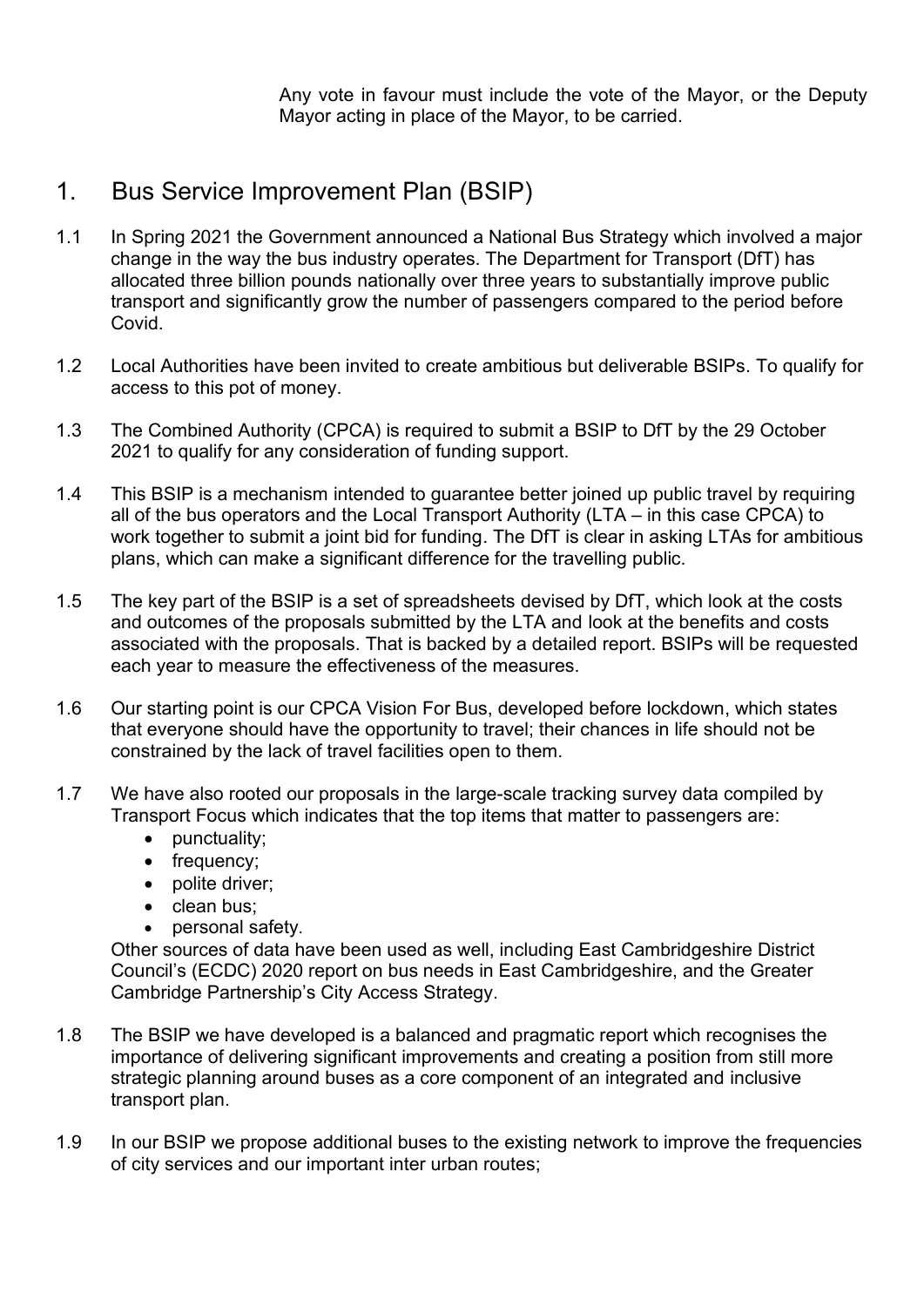- 1.10 Overlaying our existing network is proposed a rural network where we wish to see a dramatic increase in mobility for people living in rural areas and our many villages. This will mirror our newly launched Demand Responsive Transport (DRT) service in West Huntingdonshire or specific variants of within the diverse geographical and demographic locations.
- 1.11 We have identified a need for a new fast express bus service between Huntingdon and Cambridge.
- 1.12 We are proposing trials of evening services which serve different desire-line destinations to the daytime services, to reflect the travelling public's different travel patterns.
- 1.13 We seek to create improvements in the bus services, and other measures, to encourage more people out of cars into public transport, generating revenue which can be fed into sequential expansions, gradually increasing patronage numbers.
- 1.14 Peterborough is developing its 2040 City Centre Transport Vision. The BSIP will help to lay the groundwork for this vision, and will explore the need to give the city a new bus depot for charging and maintenance.
- 1.15 CPCA is working closely and will continue to work collaboratively with all partners to deliver the ambitions of this BSIP.
- 1.16 As required by the DfT, we have worked closely with our operators to create a formal, independently chaired, Bus Operator Forum which has met regularly and considered the challenges in developing network and service improvements particular following the impact of covid. In turn the forum created:
	- A Fares Working Group which has agreed the principles for county-wide all-operator bus tickets to be introduced in 2022;
	- A Passenger Charter working group whose output is being taken by Transport Focus as an exemplary piece of work.

As part of the charter, all buses in the CPCA area will have to be cleaned daily and fitted with CCTV.

- 1.17 The report to the Transport and Infrastructure Committee on 8 September 2021 provided a progress update on the ZEBRA (Zero Emission Bus Regional Area) Phase 2 Application. as a decision is still awaited the Zebra proposal has been added as part of the BSIP.
- 1.18 We have undertaken a data driven approach to identifying route pinch points and there are proposed interventions to include:
	- Highways Improvements
	- Enforcement measures where appropriate
	- Signal improvements to enhance flow
- 1.19 The BSIP needs to work closely in line with our Local Transport & Connectivity Plan (LTCP, due out in spring 2022) in order to ensure close integration of active travel, Bus, DRT and rail integration that incentivise multi-modal travel across wide areas.